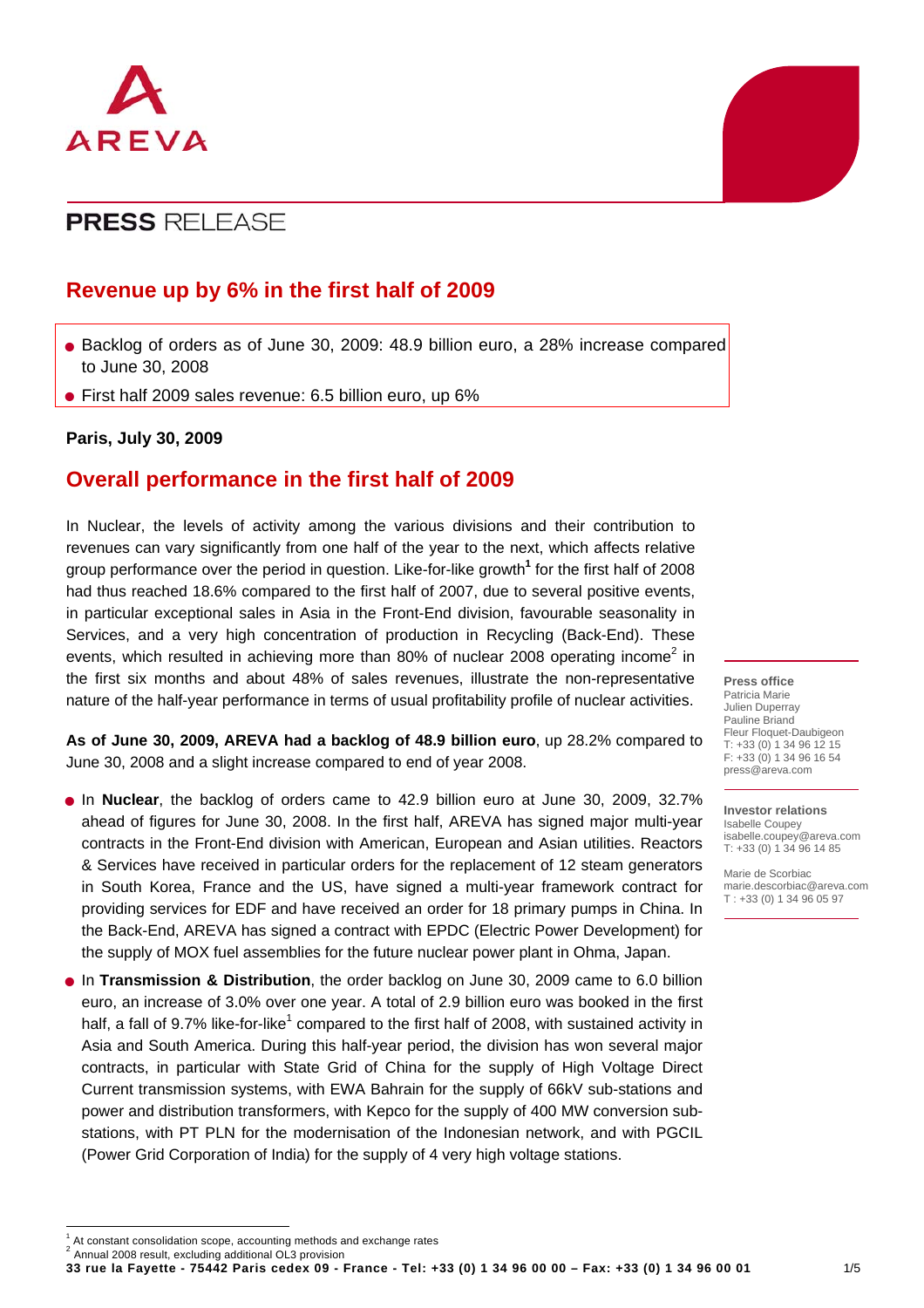

**In the first half of 2009, AREVA recorded revenues of 6,522 million euro**, representing a 5.7% rise  $(+2.8\%$  like-for-like<sup>1</sup>) compared to the first half of 2008. Revenues outside France were up 12% to 4,758 million euro or 73% of total revenues.

• In the first half, revenue from **Nuclear** businesses came to 3,906 million euro, remaining stable compared to the same period last year (-2.9% LFL<sup>1</sup>). This change reflects the growth in the Front-End (+4.6%) and Reactors & Services (+2.8%) divisions, and a drop-off in Back-End (-9.3%) related to unfavourable production scheduling during the first half of the year, but which should nevertheless not have any impact on expected annual growth. The **Transmission & Distribution** division recorded revenues of 2,614 million euro, up 14.5% (+12.5% LFL<sup>1</sup>), illustrating a good flow in the order backlog for Products  $(+11.8\%$  LFL<sup>1</sup>) and Systems  $(+15.1\%$  LFL<sup>1</sup>).

Compared to the first half of 2008, an exchange rate (currency translation) gain of 92 million euro has been recorded, mainly due to the fluctuations of the dollar against the euro in the nuclear business. Changes in the scope of consolidation had a positive impact of 86 million euro, mainly reflecting acquisitions by the **Transmission & Distribution** division and by AREVA TA.

• Sales revenue for the second quarter of 2009 rose to 3,519 million euro, for growth of 3.5% (+1.9% LFL<sup>1</sup>) compared with the second quarter of 2008. Currency translation had a positive impact of 35 million euro and changes in the scope of consolidation generated 20 million euro. The **Nuclear** division recorded sales revenues of 2,089 million euro, a fall of 2.2% (-4.4% LFL<sup>1</sup>) due to falls of respectively 19.0% and 2.6% in the Back-End and Reactors & Services divisions, which have been affected by unfavourable seasonality in the quarter. On the other hand, revenue from the Front-End division rose by 9.0% (+6.6% LFL<sup>1</sup>). These changes are not however representative of annual trends. Revenue for the Transmission & Distribution division was 1,428 million euro, up by 13.1% (+12.5% LFL<sup>1</sup>) compared to the second quarter of 2008.

**Given the launch of several operations likely to affect its scope of activity and results, AREVA is unable to confirm previously announced guidance for the year-ended 2009.**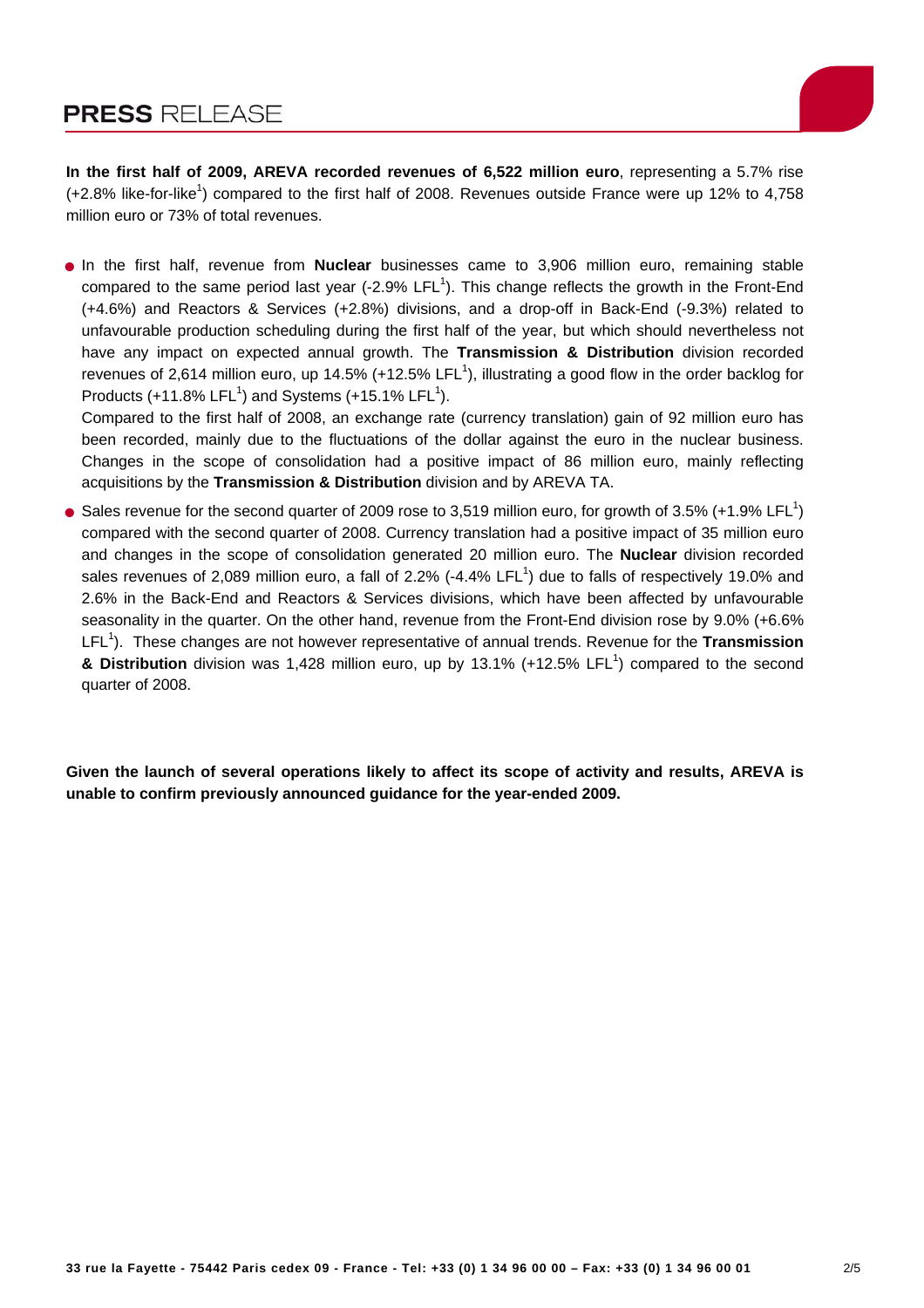

# **Sales revenue for the first half of 2009 by division**

## **Front End division**

First half 2009 revenue for the Front End division rose by 4.6% (+0.6% LFL<sup>1</sup>) to 1,556 million euro. Currency translation had a positive impact of 60 million euro.

Key points:

- Revenues benefited from a rise in average selling prices for uranium in Mining, thanks to a renewal of its long-term contract portfolio;
- Revenues from its Fuel and Enrichment businesses were globally stable compared to the first half of 2008. However, the geographical mix was less favourable than in the same period last year, which saw exceptional export sales.

## **Reactors & Services division**

Sales revenue in the **Reactors & Services** division rose to 1,506 million euro, for growth of 2.8% (-1.9%  $LEL<sup>1</sup>$ ) compared with the 1<sup>st</sup> half of 2008. Currency translation had a positive impact of 44 million euro. Items of note were as follows:

- Reactors saw sustained recurrent business:
- Services suffered from unfavourable seasonality linked notably to a later start than in 2008 of the outage cycle in the United States.

## **Back End division**

Revenue for the Back End division fell by 9.3% (-10.1% LFL<sup>1</sup>) to 843 million euro. Currency translation had a positive impact of 9 million euro.

, This change can be explained mainly by a fall in production in Recycling during the first half of 2009 compared to the first half of 2008 during which a larger proportion of the annual volumes were achieved.

### **Transmission & Distribution division**

growth of 14.5% (+12.5% LFL<sup>1</sup>). In the first half, changes in the consolidation scope generated 61 million euro, easily offsetting the 20 million euro loss from currency translation. Revenue for the **Transmission & Distribution** division was 2,614 million euro for the first half of 2009, for

successful implementation of projects. In addition, the division has not had any additional orders cancelled since the end of March 2009. Revenue growth was fuelled mainly by the Near- and Middle East, as well as by North America. This reflects the good performance of the Products (+11.8% LFL<sup>1</sup>) and Systems (+15.1% LFL<sup>1</sup>) BUs, due to the

#### **utive Board will meet on August 25, 2009 to close the financial statements for the first half The Exec of 2009.**

 $1$  At constant consolidation scope, accounting methods and exchange rates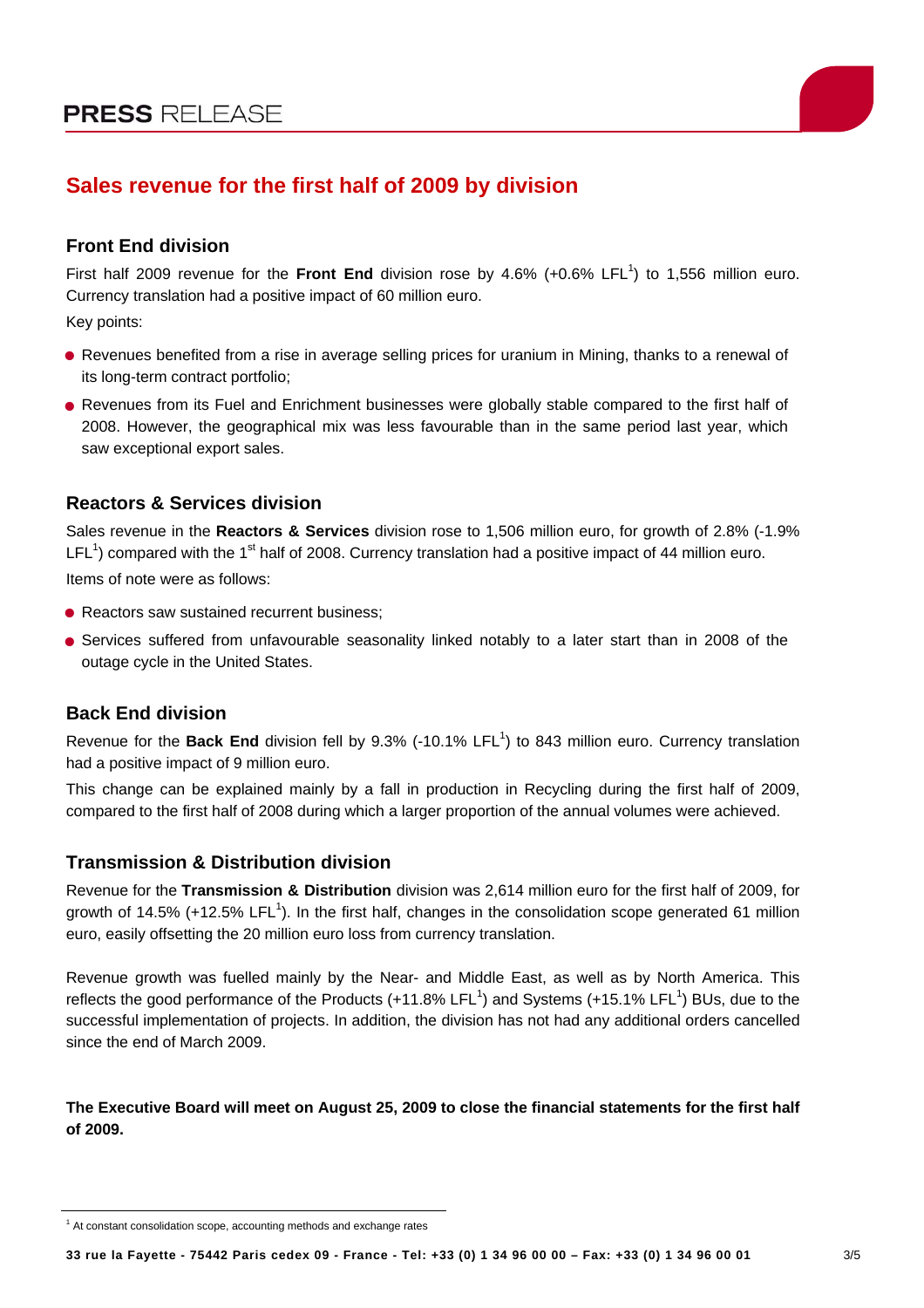

| In millions of euro                    | 2009     | 2008        | Change<br>2009/2008 in % | Change<br>2009 / 2008<br>in % like-for-like |
|----------------------------------------|----------|-------------|--------------------------|---------------------------------------------|
|                                        |          | 1st quarter |                          |                                             |
| <b>Front End</b>                       | 674      | 679         | $-0.7%$                  | $-6.3%$                                     |
| <b>Reactors and Services</b>           | 727      | 665         | $+9.2%$                  | $+2.6%$                                     |
| <b>Back End</b>                        | 416      | 403         | $+3.3%$                  | $+2.0%$                                     |
| <b>Sub-total Nuclear</b>               | 1,817    | 1,747       | $+4.0%$                  | $-1.1%$                                     |
| Transmission & Distribution            | 1,186    | 1,022       | $+16.1%$                 | $+12.4%$                                    |
| Corporate and other                    | $\Omega$ | $\Omega$    |                          |                                             |
| <b>Total</b>                           | 3,003    | 2,769       | $+8.5%$                  | $+3.9%$                                     |
|                                        |          | 2nd quarter |                          |                                             |
| <b>Front End</b>                       | 882      | 809         | $+9.0%$                  | $+6.6%$                                     |
| <b>Reactors and Services</b>           | 780      | 801         | $-2.6%$                  | $-5.7%$                                     |
| <b>Back End</b>                        | 427      | 527         | $-19.0%$                 | $-19.5%$                                    |
| <b>Sub-total Nuclear</b>               | 2,089    | 2,137       | $-2.2%$                  | $-4.4%$                                     |
| Transmission & Distribution            | 1,428    | 1,262       | $+13.1%$                 | $+12.5%$                                    |
| Corporate and other                    | 2        | 1           |                          |                                             |
| <b>Total</b>                           | 3,519    | 3,400       | $+3.5%$                  | $+1.9%$                                     |
|                                        |          | 1st half    |                          |                                             |
| Front End                              | 1,556    | 1,488       | $+4.6%$                  | $+0.6%$                                     |
| <b>Reactors and Services</b>           | 1,506    | 1,466       | $+2.8%$                  | $-1.9%$                                     |
| <b>Back End</b>                        | 843      | 930         | $-9.3%$                  | $-10.1%$                                    |
| <b>Sub-total Nuclear</b>               | 3,906    | 3,883       | $+0.6%$                  | $-2.9%$                                     |
| <b>Transmission &amp; Distribution</b> | 2,614    | 2,284       | $+14.5%$                 | $+12.5%$                                    |

### **Appendix - Consolidated sales revenue by quarter**

#### **Upcoming events and publications**

August 31, 2009 – 5:45 pm (CET): First half 2009 results – Press release and telephone conference October 23, 2009 – 5:45 pm (CET): Third quarter 2009 sales and related information – Press release

**Total 6,522 6,168 + 5.7% + 2.8%**

Corporate and other 2 1 - -

<sup>&</sup>lt;sup>1</sup> At constant consolidation scope, accounting methods and exchange rates